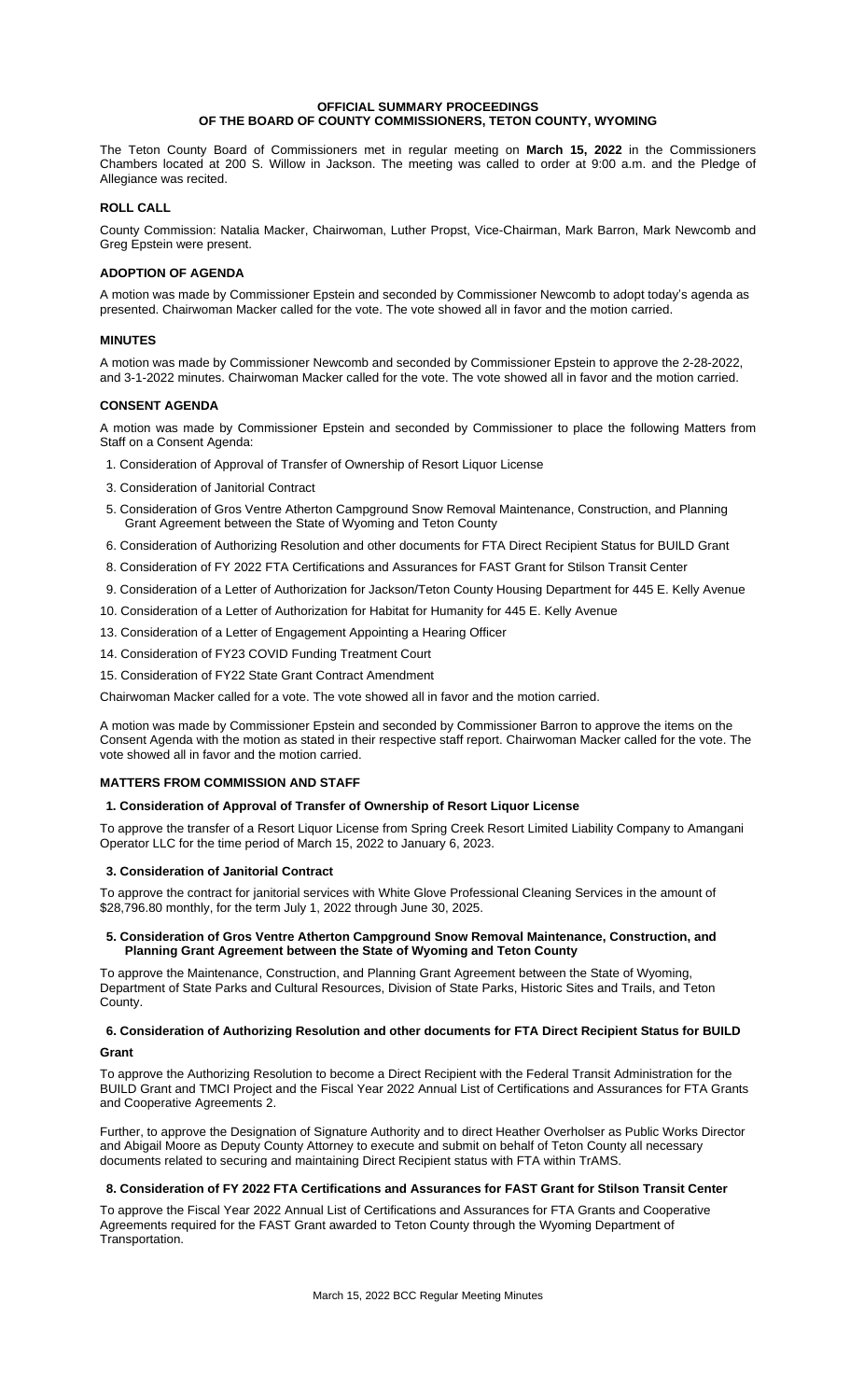## **9. Consideration of a Letter of Authorization for Jackson/Teton County Housing Department for 445 E. Kelly Avenue**

To approve the Letter of Authorization designating Jackson/Teton County Affordable Housing Department as authorized owner's representative for redevelopment of the site owned by Teton County at 445 E Kelly Avenue.

## **10. Consideration of a Letter of Authorization for Habitat for Humanity for 445 E. Kelly Avenue**

To approve the Letter of Authorization designating Habitat for Humanity of the Greater Teton Area as authorized owner's representative for submission and management of Building Permits and a Townhouse Plat for the site owned by Teton County at 445 E Kelly Avenue.

# **13. Consideration of a Letter of Engagement Appointing a Hearing Officer**

To approve the Letter of Engagement with Richard D. Stout to serve as the county hearing officer at the rate of \$275 per hour.

## **14. Consideration of FY23 COVID Funding Treatment Court**

To approve FY23 Covid funding contract for the Teton County Treatment Court.

### **15. Consideration of FY22 State Grant Contract Amendment**

To approve the amendment to replace exhibit B with exhibit B-1

#### **DIRECT CORRESPONDENCE**

- 1. Gillian Chapman 2/23/2022 email regarding School District SPET Request
- 2. Carol Schneebeck 2/23/2022 email regarding Rafter J Lot 333
- 3. Vicky O'Donoghue 2/23/2022 email regarding Rafter J Lot 333
- 4. Kevin Cochary 2/23/2022 email regarding JH Assisted Living Need
- 5. Robin Paulson 2/24/2022 email regarding Septic Regulations
- 6. Danna Nehrbas 2/24/2022 email regarding Septic Inspections
- 7. Georgie Stanley 2/24/2022 email regarding Septic Regs
- 8. Sarah Scully 2/24/2022 email regarding Septic Regulations
- 9. Kristen Broeder 2/24/2022 email regarding Water Quality
- 10. Brad Nielson 2/24/2022 email regarding Septic Regulations
- 11. Anna Olson 2/24/2022 email regarding Workforce Rental Restriction Proposed
- 12. Bobby Shriver 2/24/2022 email regarding Water Quality
- 13. Peggy McAvoy 2/24/2022 email regarding Rafter J Lot 333
- 14. Len Carlman 2/24/2022 email regarding Water Quality/SWF Regulations
- 15. Perk Perkins 2/25/2022 email regarding Water Quality 16. Bruce Bowen 2/25/2022 email regarding Water Quality
- 17. Matt Faupel 2/25/2022 email regarding Housing Rules and Regs
- 18. Lannie Hoglund 2/25/2022 email regarding Septic Systems/Water Quality
- 19. Nikki Gill 2/25/2022 email regarding Northern South Park
- 20. Kelsey Brehm 2/25/2022 email regarding Rafter J Lot 333
- 21. Donald D Cooke 2/25/2022 email regarding Rafter J Lot 333
- 22. Mike Turley 2/25/2022 email regarding Rafter J Lot 333
- 23. James Turley 2/26/2022 email regarding Rafter J Lot 333
- 24. Lisa Hunt 2/26/2022 email regarding SPET
- 25. Ed Krajsky 2/26/2022 email regarding Rafter J Lot 333
- 26. James Turley 2/26/2022 email regarding Rafter J Lot 333
- 27. Maria Alyce Clark 2/27/2022 email regarding Rafter J Lot 333
- 28. Pat Weber 2/27/2022 email regarding Rafter J Lot 333
- 29. Laura Bonich 2/28/2022 email regarding Workforce Rental Program
- 30. Maria Alyce Clark 2/28/2022 email regarding Rafter J Lot 333
- 31. Laura Bonich 2/28/2022 email regarding Housing Rules and Regulations
- 32. April Norton 2/28/2022 email regarding Additional Public Comment Housing Rules and Regs
- 33. Elisabeth Rohrbach 2/28/2022 email regarding Rental Restriction Program
- 34. Julien Hass 2/28/2022 email regarding Rafter J Lot 333
- 35. Karen Jerger 2/28/2022 email regarding Rafter J Lot 333
- 36. Don Wadsworth 2/28/2022 email regarding Squaw Creek Name Change Request
- 37. Bud Chatham 2/28/2022 email regarding Rafter J Lot 333
- 38. Aaron Pruzan 2/28/2022 email regarding Housing Preservation Program
- 39. Chi Melville 2/28/2022 email regarding Climate Issues
- 40. Ben Musser 2/28/2022 email regarding Wilson Corridor Study
- 41. Melissa Turley 2/28/2022 email regarding Workforce Rental Program
- 42. Jessica Brown 2/28/2022 email regarding PUD2021-0001 Letter of Concern
- 43. Jordan Gootnick 2/28/2022 email regarding Alta Recreation
- 44. Dahlonega Leeper 3/1/2022 email regarding Bear Proof Trash
- 45. Cate Stillman 3/1/2022 email regarding Alta Recreation
- 46. Bill Voge 3/1/2022 email regarding Good Samaritan Mission Letter
- 47. Stacy Newton 3/1/2022 email regarding Alta Recreation
- 48. Connie Wieneke 3/1/2022 email regarding BLM Parcel 9/10
- 49. Jonathan Schechter 3/1/2022 email regarding Political News Article: Public Trust
- 50. Karen Hurst 3/1/2022 email regarding Alta Recreation
- 51. Diana Osuna 3/1/2022 email regarding Squaw Creek Rd
- 52. Winston Welch 3/1/2022 email regarding Alta Tennis Courts
- 53. Don Wadsworth 3/1/2022 email regarding Squaw Creek Road
- 54. Ali Cohane 3/1/2022 email regarding Rafter J Lot 333
- 55. Serese Kudar 3/2/2022 email regarding Workforce Rental Program
- 56. Joan Shipman 3/2/2022 email regarding Rafter J Lot 333
- 57. JH Travel and Tourism 3/2/2022 email regarding Notice of Meeting
- 58. Joe Rice 3/2/2022 email regarding Masking/COVID-19
- 59. Sophie Lamb 3/2/2022 email regarding Student Engagement Opportunities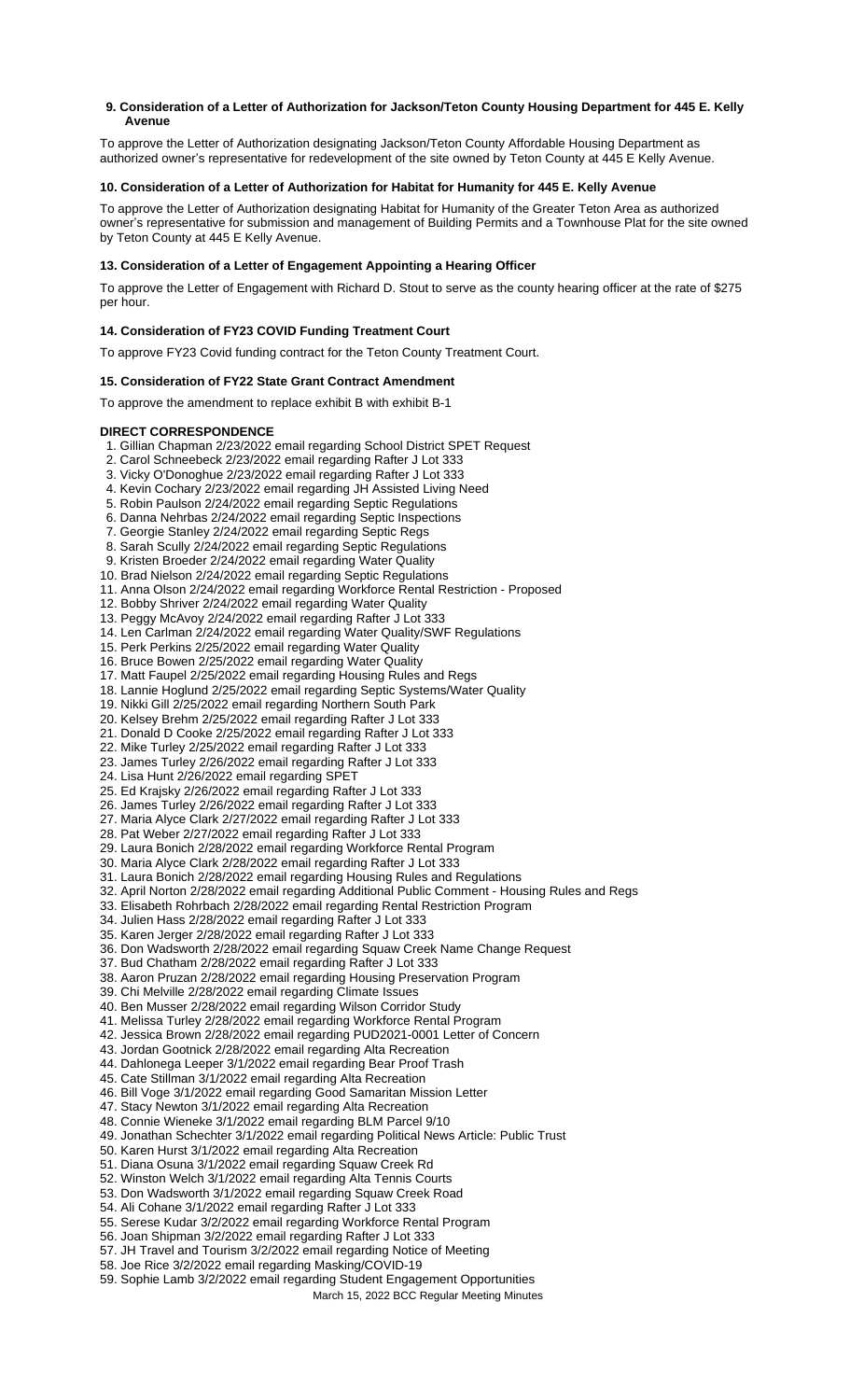- 60. Joe Albright 3/3/2022 email regarding Letter to Jackson Hole Airport Board
- 61. Jason Bogstie 3/3/2022 email regarding Draft MOA Comment Deadline
- 62. Stephan/Jackson Hole Connection 3/3/2022 email regarding Podcast Information
- 63. Matt Bowers 3/4/2022 email regarding Squaw Creek Road Name Change
- 64. Susan Johnson 3/4/2022 email regarding Preapplication Conference Request
- 65. Robert Mack 3/4/2022 email regarding Rec Center Hot Tub
- 66. Travis Gay 3/4/2022 email regarding Alta Recreation
- 67. Jared Baecker 3/4/2022 email regarding SPET South Park Landing
- 68. Si Matthies 3/7/2022 email regarding Fire in the Mountains CUP
- 69. Anna Olson 3/4/2022 email regarding Rafter J Lot 333
- 70. Carlo Cannell 3/4/2022 email regarding Alta Recreation 71. Laura Bonich 3/7/2022 email regarding SPET - Housing Supply Board
- 72. Gina Lipp 3/5/2022 email regarding Rafter J Lot 333
- 73. John Wasson 3/6/2022 email regarding Wilson Sewer District SPET
- 74. Larry Lennon 3/7/2022 email regarding Rafter J Lot 333
- 75. Wyoming Truth 3/7/2022 email regarding Teton County 24/7 Program
- 76. Kaycee Wiita 3/7/2022 email regarding SPET for School Housing
- 77. Harry Statter 3/7/2022 email regarding Hog Island Zoning
- 78. John Lotshaw 3/7/2022 email regarding Rafter J Lot 333
- 79. Jonathan Schechter 3/8/2022 email regarding Housing Rules and Regs
- 80. Case Brown 3/8/2022 email regarding Traffic Impact Study

#### **PUBLIC COMMENT**

Public comment was given by Brady Hansen regarding appreciation for the wage increase that was approved for Fire/EMS employees.

#### **MATTERS FROM COMMISSION AND STAFF**

### **2. Consideration of Resolution Recognizing the Community's Response to COVID-19**

Rachael Wheeler, Public Health Response Coordinator, presented to the Board for consideration of approval a resolution to recognize for the community's response to the COVID-19 Pandemic.

# BOARD OF COUNTY COMMISSIONERS OF TETON COUNTY

RESOLUTION #\_\_\_\_\_\_\_

(Resolution offering appreciation for all who have contributed their time, talents, and efforts for their community during the COVID-19 response in Teton County, WY)

WHEREAS, the Teton County Board of County Commissioners wishes to express appreciation for those who have made sacrifices and continue to make sacrifices in the fight against the COVID-19 pandemic; and

WHEREAS, the Teton County Board of County Commissioners are grateful to those who keep our community's strength and well-being foremost in their hearts, regardless of inconvenience or personal cost; and

WHEREAS, the Teton County Board of County Commissioners thanks the farmers and laborers who grow and harvest our food, the truck drivers and delivery drivers who bring it to our markets, the grocery store staff who keep the shelves filled and service the community, the other community entities who provide food and meals to those in our community and to our tables; and

WHEREAS, the Teton County Board of County Commissioners thanks the teachers who keep our kids engaged and involved in virtual and in-person classrooms, to the employees who run after school programs and activities, and to parents who maintain a home environment conducive to learning; and

WHEREAS, the Teton County Board of County Commissioners thanks the restaurant workers and other retail businesses who have kept their doors open and served their customers and community throughout the last two years; and

WHEREAS, the Teton County Board of County Commissioners thanks the postal workers who have added the term "health crisis" to their famous motto, "Neither snow, nor rain, nor gloom of night . . ."; and

WHEREAS, the Teton County Board of County Commissioners thanks the Town Employees, County Employees, Federal Employees who have continued to provide services to the community and have provided their expertise throughout the response; and

WHEREAS, the Teton County Board of County Commissioners thanks all the contractors and other businesses who keep the water flowing, construction projects moving, streets swept, repaired, and plowed, trash hauled away, parks looking beautiful; and

WHEREAS, the Teton County Board of County Commissioners thanks the first responders: police, firefighters, emergency management, EMTs and paramedics who rush toward those in trouble no matter what the personal risk, and who sometimes risk their lives to save ours; and

WHEREAS, the Teton County Board of County Commissioners thanks those who work in healthcare facilities including hospitals, medical centers, clinics, nursing homes, blood banks, pharmacists, hospice care, research labs, emergency medical transportation, assisted living homes, veterinarians. From doctors and nurses, to cooks and cleaners, we thank you all and want you to know how much we value your service and commitment; and

WHEREAS, the Teton County Board of County Commissioners thanks the public health staff, Teton District Health Officer, and others who have worked tirelessly to provide guidance, recommendations, and information to the community throughout the COVID-19 pandemic; and

WHEREAS, the Teton County Board of County Commissioners thanks all of the non-profit organizations, communitybased organizations, and other businesses who not only continued to provide services to the community but also were able to develop new programs to fill holes that were needed during the COVID-19 response including food, housing, financial assistance, among others; and finally

WHEREAS, the Teton County Board of County Commissioners thanks the exceptional people of Jackson and Teton County who are working as volunteers for the COVID-19 response at the COVID-19 hotline, COVID-19 vaccine clinic, and others who checked on neighbors, delivering meals, or just doing their part. We are proud of you, proud to be a part of this community, and proud to serve as your elected officials.

NOW, THEREFORE, having duly met at a regular meeting and considered the matter, the Teton County Board of County Commissioners, do hereby recognize all that has been done and continues to be done for the COVID-19 response in Teton County, WY and do hereby offer their appreciation for all who have contributed their time, talents, and efforts for their community during the COVID-19 response in Teton County, Wyoming. Adopted on the 15th day of March, 2022.

TETON COUNTY BOARD OF COUNTY COMMISSIONERS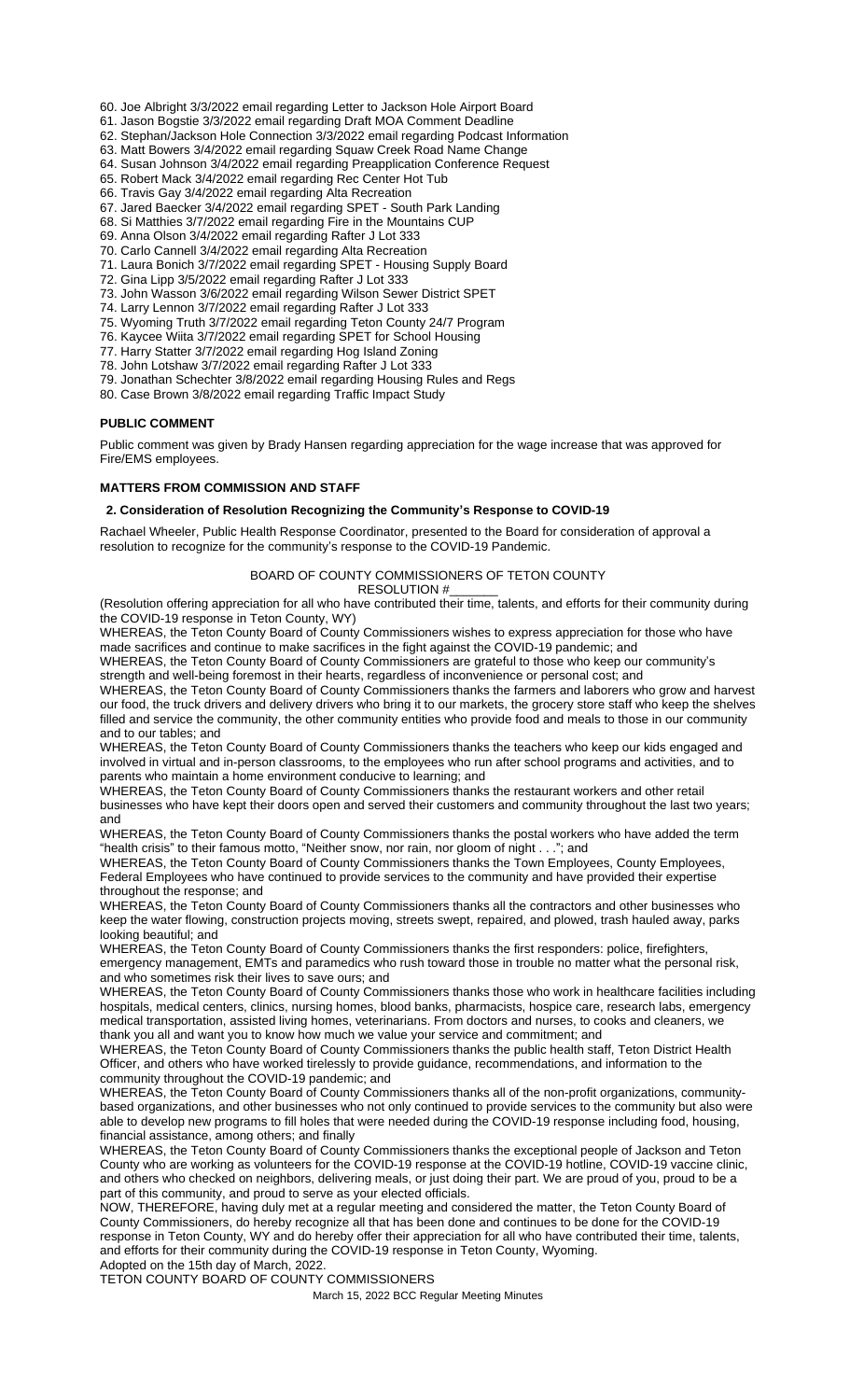Natalia D. Macker, Chair Attest: Maureen E. Murphy, Teton County Clerk

There was no public comment.

A motion was made by Commissioner Newcomb and seconded by Commissioner Propst to approve the resolution recognizing those who have contributed their time, talent, and efforts during the COVID-19 Response in Teton County, WY. Chairwoman Macker called for a vote. The vote showed all in favor and the motion carried.

#### **4. Consideration of Snake River Fund Parcel Mapping Funding**

Steve Ashworth, Director of Parks and Recreation, presented to the Board for consideration of approval a request for \$10,000 in funding support for the Snake River Fund to complete Recreational Easement Mapping throughout the Snake River Corridor in Teton County, WY

During the 1970s and 1980s a series of court settlements established public lands and recreational easements along the Snake River corridor within Teton County. The easements vary in types of allowed use and geographic location. As a result, the public and local landowners have been challenged with a clear understanding of the public rights vs. private property rights. The purpose of the project is to assemble the legal documents and provide a tool that clearly communicates areas of access and allowed uses. Parks and Recreation currently operates a phone app that allows boaters and other river users to clearly see on a map their location as to ownership of lands along and below the Snake River. Researching and determining where are all of the recreational easements are located will assist users of the river to know whether access is allowed onto sandbars, islands, wading, and anchoring in certain sections of the river.

Public comment was given by Jared Baecker.

A motion was made by Commissioner Propst and seconded by Commissioner Epstein to authorize funding not to exceed \$10,000 for the Snake River Fund to complete Recreational Easement Mapping along the Snake River Corridor in Teton County, Wyoming in accordance with the grant application document included in the staff report Chairwoman Macker called for a vote. The vote showed all in favor and the motion carried.

### **7. Consideration of Trihydro Contract Work Change Order #1 for Septic Inspection and Maintenance Programs**

Chris Colligan, Public Works Project Manager, presented to the Board for consideration of approval Work Change Order #1 to the Trihydro Contract Master Agreement for Water Quality Master Planning to include the evaluation of septic maintenance and inspection programs

The additional work is incorporated into Task 7 within Trihydro's original scope of work and schedule, which will allow the consultant to first identify and analyze threats and vulnerabilities to water quality throughout Teton County and then to evaluate the feasibility and effectiveness of maintenance, inspection, and compliance programs through that lens.

There was no public comment.

A motion was made by Commissioner Epstein and seconded by Commissioner Barron to Approve the Trihydro Work Change Order #1 to the original Consulting Services Master Agreement and Work Order for Teton County Comprehensive Water Quality Management Planning in the amount of \$55,185, to be solely funded by Teton County. Chairwoman Macker called for a vote. The vote showed all in favor and the motion carried.

A motion was made by Commissioner Epstein and seconded by Commissioner Propst to further authorize Teton County to use American Rescue Plan (ARP) funding in the amount of \$55,185 for Work Change Order #1, and specifically that the Teton County Board of County Commissioners find that the project meets the Federal requirements under ARP that allows for the funds to be used for Water and Sewer Infrastructure. Chairwoman Macker called for a vote. The vote showed all in favor and the motion carried.

## **11. Consideration of Approval of the Operating Agreement for Jackson Street Apartments**

April Norton, Housing Director, presented to the Board for consideration of approval an Operating Agreement for Jackson Street Apartments, LLC. This public-private partnership will create 57 permanently deed restricted apartments in downtown Jackson, including 15 First Rights of Rental for Teton County employees

Over the past five years, the Housing Department and Cumming Foundation have been working closely to create a public-private partnership development located at 320, 360, & 380 S. Jackson Street, 255 & 257 W. Kelly Avenue, 335 S. Millward Street, 270 W. Hansen Ave, and Lots 2-4 BLK 9 2nd Wort Addition (10 lots located directly south of Snake River Brewing Company).

There was no public comment.

A motion was made by Commissioner Propst and seconded by Commissioner Newcomb to approve the Operating Agreement of Jackson Street Apartments LLC. Chairwoman Macker called for a vote. The vote showed all in favor and the motion carried.

# **12. Consideration of an RFP for Nonresidential Space Located at 105 Mercill Avenue**

April Norton, Housing Director, presented to the Board for consideration of approval a possible future uses for the nonresidential space located at 105 Mercill Avenue.

In February 2021, the Board voted to exercise its option to purchase the nonresidential space in the 105 Mercill Avenue development for \$800/square foot (\$5,488,800 total). This development is a public-private partnership that will result in 30 Workforce homes along with 6,861 square feet of nonresidential space. The development is estimated for completion at the end of 2022. On February 15, 2022, the Board directed staff to draft a Request for Proposals ("RFP")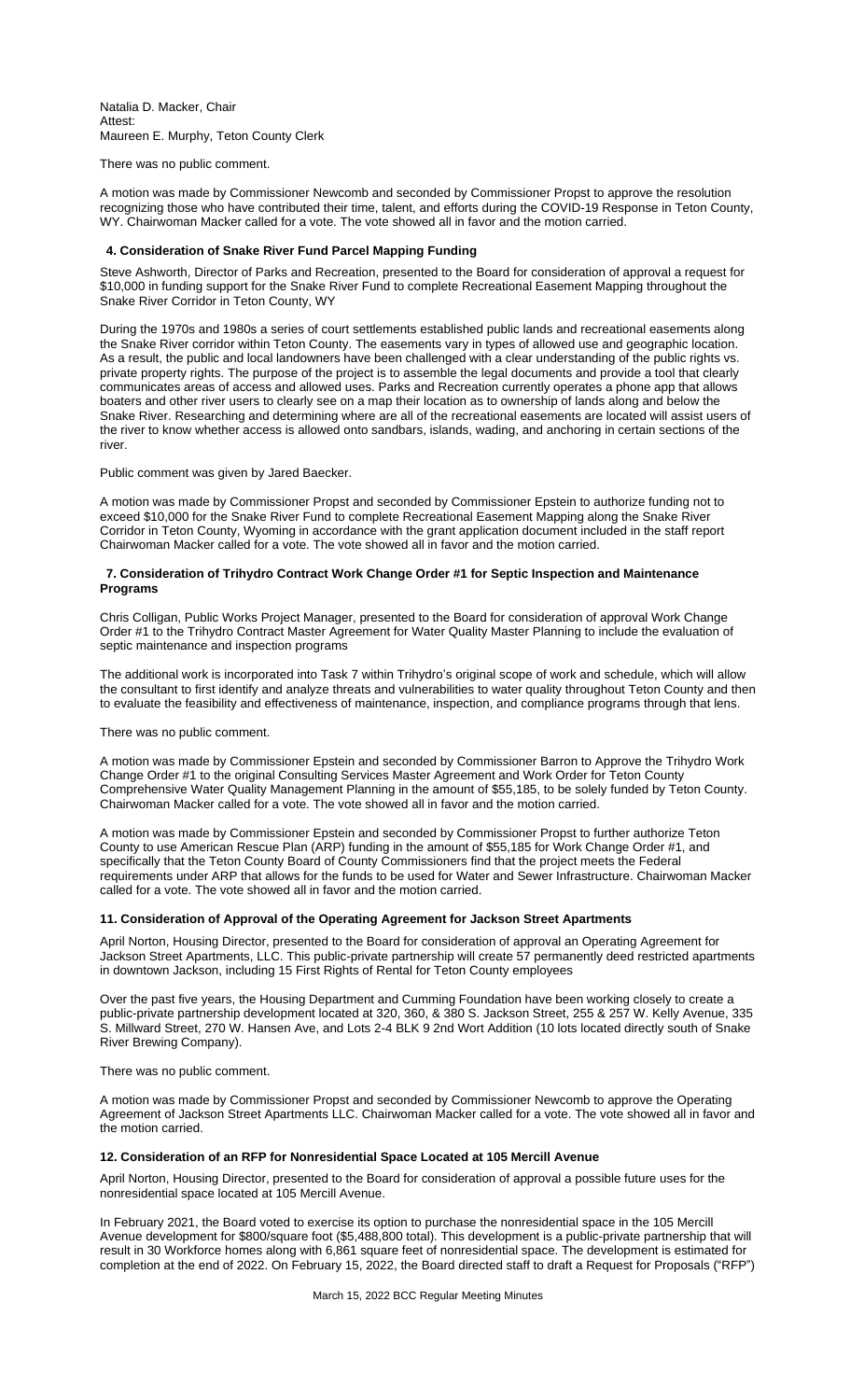for childcare services located in the nonresidential spaces on the first floor of the development. The draft RFP is attached to the staff report for consideration by the Board.

There was no public comment.

A motion was made by Commissioner Epstein and seconded by Commissioner Newcomb to direct staff to publicly release the Request for Proposals for Childcare Services Located at 105 Mercill Avenue as presented today. Chairwoman Macker called for a vote. The vote showed all in favor and the motion carried.

The Chairwoman suggested a friendly amendment to the motion to say, "as amended today," rather than "as presented today.'

Commissioner Epstein, the motion maker, and Commissioner Newcomb, the second, accepted the friendly amendment.

The meeting recessed at 10:00 a.m. and reconvened at 10:07 a.m.

# **MATTERS FROM PLANNING AND DEVELOPMENT**

## A. MSC2021-0052

Keith Gingery, Chief Deputy County Attorney, presented to the Board for consideration of approval the Findings of Fact and Conclusions of Law for MSC2021-0052, an application made by John Eastman, on behalf of the Homeowners of Nowlin Mountain Meadow Subdivision, for a Miscellaneous Planning Request to amend the recorded Declaration of Covenants, Conditions and Restrictions. The original CCRs from 1983 did not allow for dogs to kept by the homeowners. The CCRs also required that any changes to the restriction on the keeping of the dogs had to be approved by the Teton County Board of County Commissioners. 4. The proposed amendment to the CCRs allows for the keeping of dogs by homeowners with certain restrictions.

There was no public comment.

A motion was made by Commissioner Epstein and seconded by Commissioner Barron to approve the Findings of Fact and Conclusions of Law and order granting approval of MSC2021-0052. Chairwoman Macker called for a vote. The vote showed all in favor and the motion carried.

#### **New Business:**

| 1. Permit:<br>Applicant:<br><b>Presenter:</b> | PUD2021-0001 - CONTINUE TO APRIL 12, 2022<br>STAGE STOP INC.<br>Chandler Windom                                                                                                                                              |
|-----------------------------------------------|------------------------------------------------------------------------------------------------------------------------------------------------------------------------------------------------------------------------------|
| Request:                                      | Planned Unit Development (PUD) Amendment pursuant to Section 8.7.3 of the<br>Teton County Land Development Regulations to amend the Rafter J Ranch PUD,<br>specifically those uses allowed on Lot 333 of the Rafter J Ranch. |
| Location:                                     | 3000 W Big Trail Drive, or Lot 333, is situated in the northeast corner of the Rafter<br>J Ranch Subdivision. The property is zoned Planned Unit Development Rural-3<br>and is not within any Overlays.                      |

A motion was made by Commissioner Propst and seconded by Commissioner Epstein to continue PUD 2021-0001 to the April 12, 2022 Board of County Commissioners meeting. Chairwoman Macker called for a vote. The vote showed all in favor and the motion carried.

| 2. Permit:        | CUP2021-0005 - CONTINUE TO APRIL 12, 2022                                             |
|-------------------|---------------------------------------------------------------------------------------|
| Applicant:        | STAGE STOP INC.                                                                       |
| <b>Presenter:</b> | Chandler Windom                                                                       |
| Request:          | Conditional Use Permit pursuant to Section 8.4.2 of the Teton County Land             |
|                   | Development Regulations to allow for Workforce Apartments at the Legacy Lodge.        |
| Location:         | 3000 W Big Trail Drive, or Lot 333, is situated in the northeast corner of the Rafter |
|                   | J Ranch Subdivision. The property is zoned Planned Unit Development Rural-3           |
|                   | and is not within any Overlays.                                                       |

A motion was made by Commissioner Propst and seconded by Commissioner Epstein to continue CUP2021-0005 to the April 12, 2022 Board of County Commissioners meeting. Chairwoman Macker called for a vote. The vote showed all in favor and the motion carried.

# **AMD2021-0008 and ZMA2021-0002 were presented concurrently:**

| 3. Permit:<br><b>Applicant:</b><br><b>Presenter:</b><br><b>Request:</b> | AMD2021-0008<br><b>TETON COUNTY</b><br>Rian Rooney<br>Teton County will consider adoption of amendments to the Teton County Land<br>Development Regulations (LDRs) to establish a new Complete Neighborhood<br>Character Zone and zoning standards. This amendment proposal is made by the<br>Teton County Planning Division at the direction of the Teton County Board of<br>County Commissioners to develop zoning for Complete Neighborhood areas to<br>implement the vision described in the Jackson/Teton County Comprehensive<br>Plan, originally adopted in 2012 and amended in 2020. The proposed amendment<br>would create a new section in the Land Development Regulations, 2.2.2.<br>Workforce Home Business (WHB), which describes the zone's intent, physical<br>development standards, use standards, development options, and additional<br>zone-specific standards. In addition to the creation of Section 2.2.2, this<br>amendment proposes to add this zone to relevant tables and references<br>throughout the LDRs in Articles 2, 4, 5, 6, and 7. The amendment also proposes<br>standards for the Workforce Housing Incentive Program of Division 7.8. |
|-------------------------------------------------------------------------|------------------------------------------------------------------------------------------------------------------------------------------------------------------------------------------------------------------------------------------------------------------------------------------------------------------------------------------------------------------------------------------------------------------------------------------------------------------------------------------------------------------------------------------------------------------------------------------------------------------------------------------------------------------------------------------------------------------------------------------------------------------------------------------------------------------------------------------------------------------------------------------------------------------------------------------------------------------------------------------------------------------------------------------------------------------------------------------------------------------------------------------------------------------------------|
| Location:                                                               | Countywide                                                                                                                                                                                                                                                                                                                                                                                                                                                                                                                                                                                                                                                                                                                                                                                                                                                                                                                                                                                                                                                                                                                                                                   |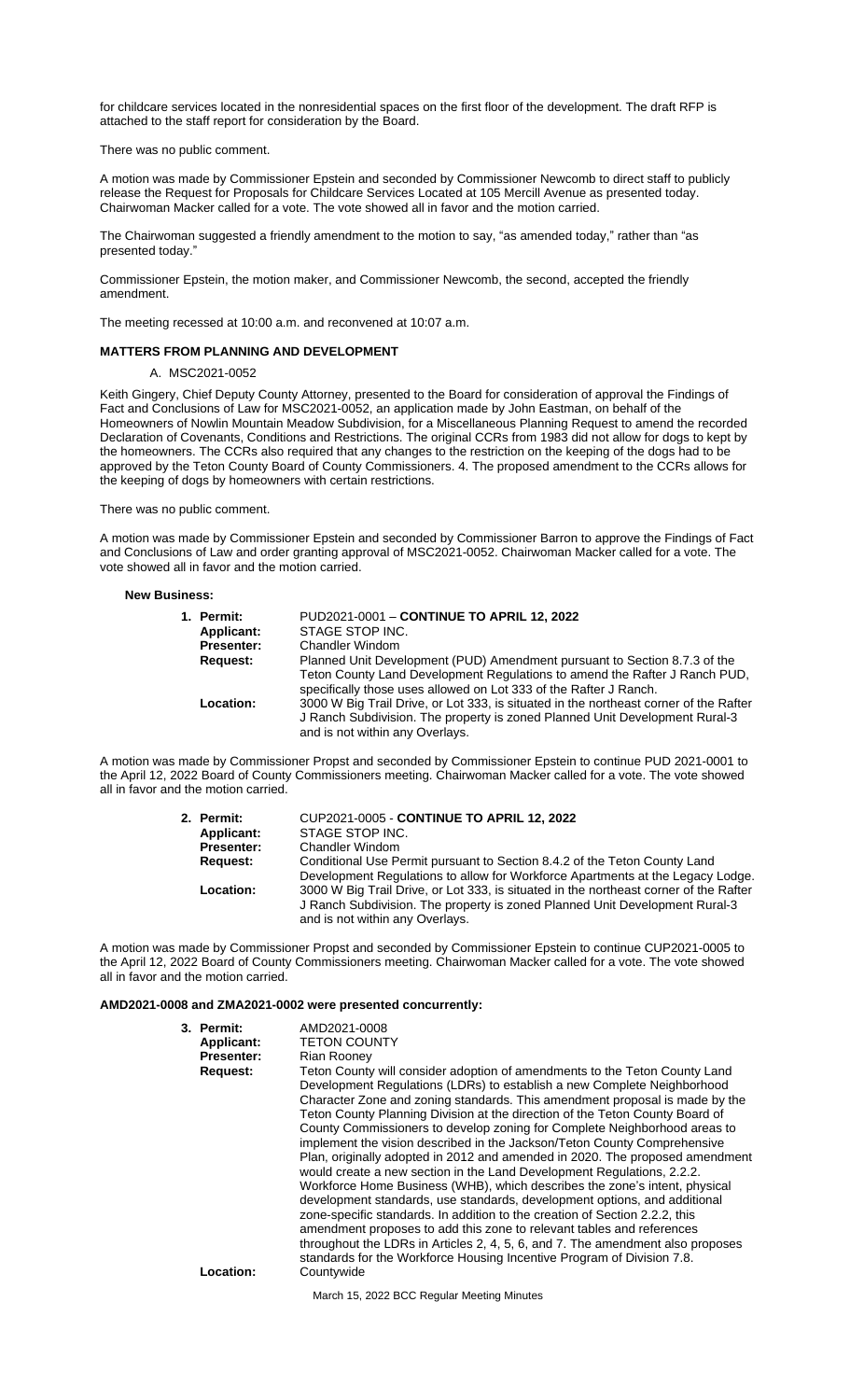| 4. Permit:        | ZMA2021-0002                                                                     |
|-------------------|----------------------------------------------------------------------------------|
| <b>Applicant:</b> | <b>TETON COUNTY</b>                                                              |
| <b>Presenter:</b> | Rian Roonev                                                                      |
| Request:          | Teton County will consider adoption of an amendment to the Teton County Official |
|                   | Zoning Map for approximately 660 acres currently zoned Neighborhood              |
|                   | Conservation (NC-TC), Rural (R-TC), and Suburban (S-TC) to Workforce Home        |
|                   | Business (WHB), Rural-1 (R-1), and Rural-2 (R-2). The subject parcels are        |
|                   | located within the Jackson/Teton County Comprehensive Plan's Subarea 7.2: Hog    |
|                   | Island Home Business, which extends along the west side of South Highway 89      |
|                   | approximately from Munger Mountain Road to Kdc Lane. This zoning map             |
|                   | amendment is proposed by the Teton County Planning Division at the direction of  |
|                   | the Teton County Board of County Commissioners.                                  |
| Location:         | Subarea 7.2: Hog Island Home Business. This subarea extends along the west       |
|                   | side of South Highway 89 approximately from Munger Mountain Road to Kdc          |
|                   | Lane.                                                                            |

Rian Rooney, Associate Long-Range Planner, Planning and Building Services, presented to the Board for consideration of approval applications for a Workforce Home Business (WHB) and Subarea 7.2: Hog Island Home Business Rezone.

This project consists of two applications: AMD2021-0008 (LDR Text Amendment) and ZMA2021-0002 (Zoning Map Amendment/Rezoning).

AMD2021-0008: A proposal to amend the Teton County Land Development Regulations (LDRs), pursuant to Section 8.7.1, to establish a new Complete Neighborhood Character Zone, called Workforce Home Business (WHB), and corresponding zoning standards. The proposed amendment would create a new section in the Land Development Regulations, Section 2.2.2. Workforce Home Business, which describes the zone's intent, physical development standards, use standards, development options, and additional zone-specific standards. The proposed amendment also updates relevant tables and references within articles 2, 4, 5, 6, and 7 of the LDRs to include the proposed WHB zone and zoning standards. The amendment also proposes standards for the Workforce Housing Incentive Program of Division 7.8.

ZMA2021-0002: A proposal to amend the Official Zoning Map, pursuant to Teton County Land Development Regulations Section 8.7.2, Zoning Map Amendment, to rezone approximately 660 acres under various ownership within Subarea 7.2: Hog Island Home Business from Neighborhood Conservation (NC-TC), Rural (R-TC), and Suburban (S-TC) to the Rural-1 (R-1), Rural-2 (R-2) and the Workforce Home Business (WHB) zone, proposed in AMD2021-0008.

Public comment was made by Harry Statter.

### Motion for AMD2021-0008

A motion was made by Commissioner Newcomb and seconded by Commissioner Propst to approve AMD2021-0008, as presented in the draft dated January 11, 2022, to establish the Workforce Home Business (WHB) zone in Section 2.2.2 of the LDRs, being able to make the findings of LDR Section 8.7.1. as recommended by the Planning Director & Planning Commission. Planning Commission's Suggested Condition:

1. That the maximum scale of use for Workforce Home Business Option lots be raised from 2,500 to 3,000 habitable square feet.

Chairwoman Macker called for a vote. The vote showed three in favor and the motion carried 3-2 with Commissioners Epstein and Barron opposed.

### Motion for ZMA2021 0002

A motion was made by Commissioner Newcomb and seconded by Commissioner Propst to approve ZMA2021-0002, as presented in the draft zoning map dated January 11, 2022, to rezone the subject properties from Neighborhood Conservation, Suburban, and Rural to Workforce Home Business, Rural-1, and Rural-2, being able to make the findings of LDR Section 8.7.2 as recommended by the Planning Director & Planning Commission. Chairwoman Macker called for a vote. The vote showed three in favor and the motion carried 3-2 with Commissioners Epstein and Barron opposed.

## **ADJOURN**

A motion was made by Commissioner Epstein and seconded by Commissioner Barron to adjourn. Chairwoman Macker called for a vote. The vote showed all in favor and the motion carried. The meeting adjourned at 11:59 a.m.

Respectfully submitted, Chalice Weichman Deputy County Administrative Clerk

TETON COUNTY BOARD OF COMMISSIONERS

\_\_\_\_\_\_\_\_\_\_\_\_\_\_\_\_\_\_\_\_\_\_\_\_\_\_\_\_\_\_\_\_ Natalia D. Macker, Chairwoman

ATTEST: